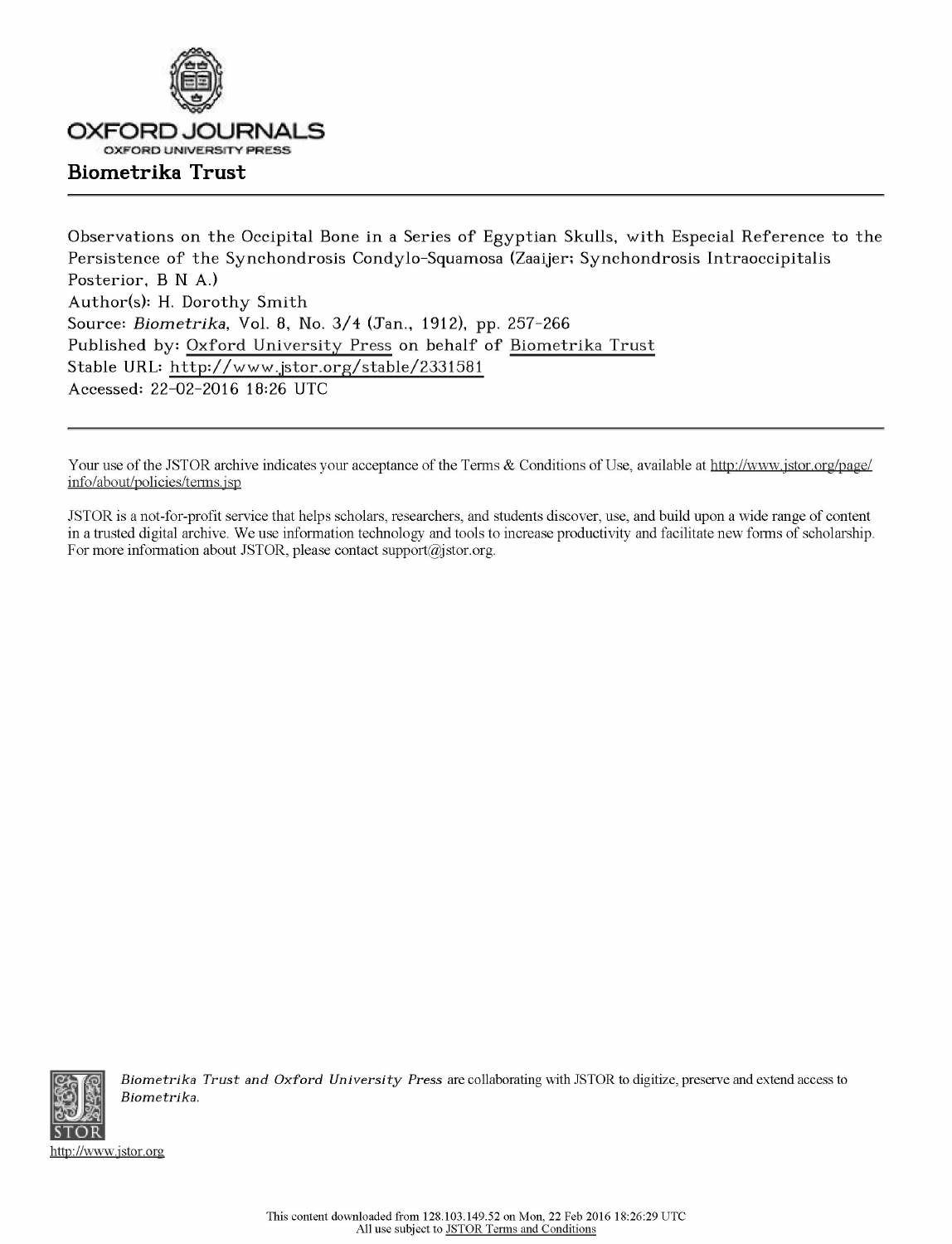# OBSERVATIONS ON THE OCCIPITAL BONE IN A SERIES OF EGYPTIAN SKULLS, WITH ESPECIAL REFERENCE TO THE PERSISTENCE OF THE SYNCHONDROSIS CONDYLO-SQUAMOSA (ZAAIJER; SYNCHONDROSIS INTRAOCCIPITALIS POSTERIOR, B N A.)

# **By** H. DOROTHY SMITH, B.Sc. Orewdson-Benington Student in Craniology.

**Whil <sup>e</sup>** taking a series of measurements at University College, under the supervision of Professor Pearson, on a collection of Egyptian crania of the third dynasty, the writer noted certain peculiarities in the occipital regions of several specimens. In particular a distinct fissure of varying length, extending inwards from the masto-occipital suture (the origin being located generally by the mastoid foramen) towards the foramen magnum, was well shown in several adult specimens. This was identified by Professor Thane with the persistent synchondrosis condylosquamosa described by T. Zaaijer *(Anatomische Hefte,* herausgegeben von **F.**  Merkel und R. Bonnet, 1. Abteilung, XII. Heft. 1894). An examination of the collection was then undertaken for comparative purposes, and in this the writer is much indebted to both Professor Pearson and Professor Thane for their kind assistance.

The first 1100 specimens examined included the crania of 62 children of whom the youngest was probably about 5 years old. The only instance of persistence of the synchondrosis condylo-squamosa in its whole extent from the masto-occipital suture to the margin of the foramen magnum was found in the cranium of a child of about 7 years of age—and this on the left side only, while on the right the synchondrosis persists to within 8 mm. of the margin of the foramen magnum. In Plate I. will be seen the condition of this cranium with the component parts in situ (A); in figure (C) will be seen the skull with pars basilaris and pars condyloidea removed and these parts are seen separately in Fig. (B).

The best examples among the adult specimens show an irregular fissure (Plates II. and III.), directed transversely inwards from the masto-occipital suture for about 25 mm. Of crania showing a fissure of 15 mm, or more in length,

**Biometrika** viii 33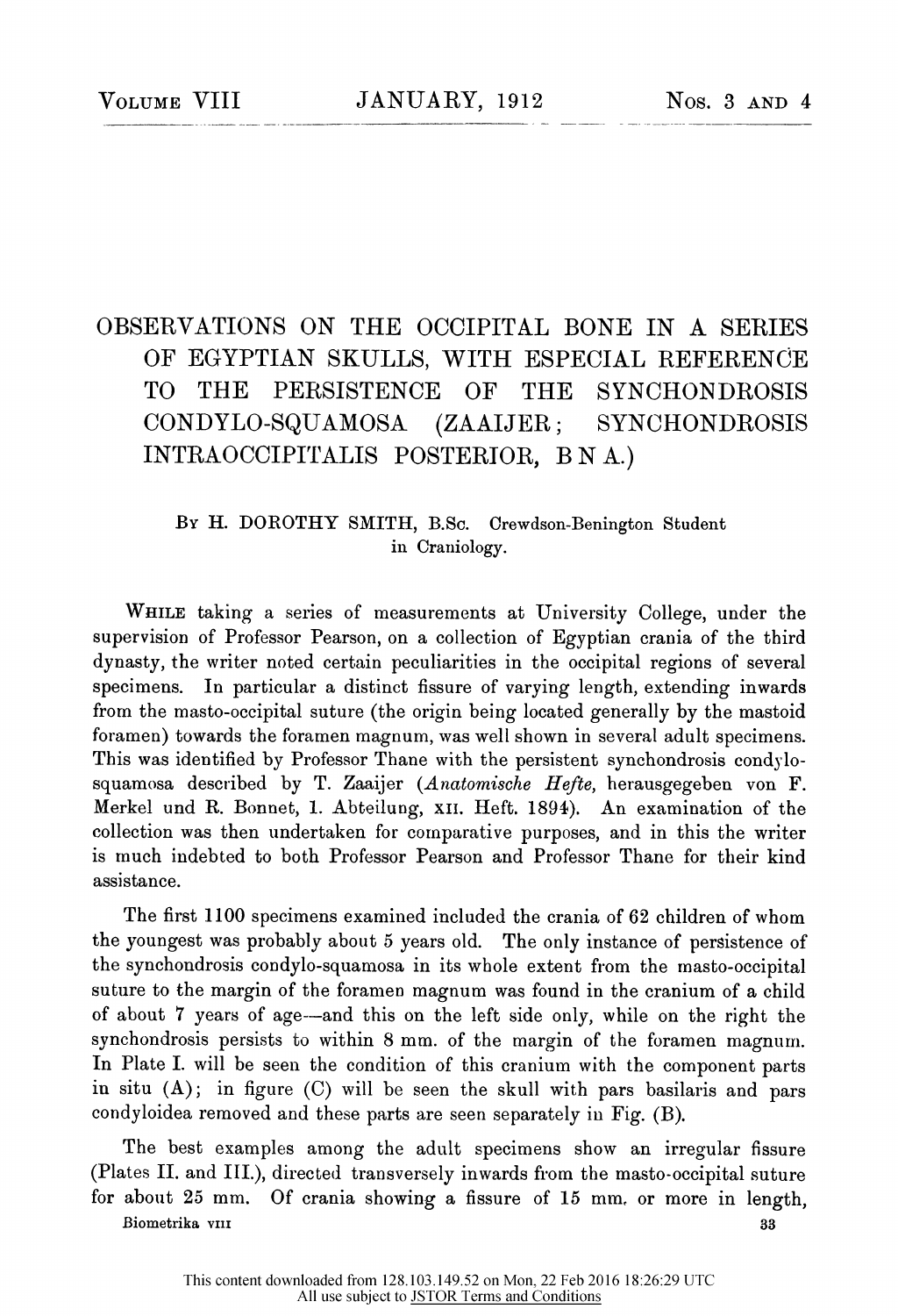there are 12 adult and 6 young specimens; and, of these, 8 adult and 6 young specimens show the condition on both sides to a greater or less extent, while the remaining 4 adult (one a young adult) show it on the right side only.

Of the rest, 48 adult and 20 young specimens show a fissure of less than 15 mm. length—in some cases only a slight trace—and of these 29 adult and 11 young show the condition on both sides, and the remaining 19 adult and 9 young, on one side only.

Thus, in the 1100 crania examined, the conditions found were :-

| Specimens<br>Examined | Synchondrosis<br>Obliterated | Fissure<br>15 mm. or more | Less than<br>$15 \text{ mm}$ . | Percentage showing<br>persistent Synchon-<br>drosis Condylo-<br>squamosa |
|-----------------------|------------------------------|---------------------------|--------------------------------|--------------------------------------------------------------------------|
| $1038$ adult          | 979                          | 12                        | 47                             | 5.7                                                                      |
| 62 young              | 36                           |                           | 20                             | 41.9                                                                     |

The percentage of adult crania showing indications of the persistence of the synchondrosis condylo-squamosa agrees very closely with the figure (5\*3) found by Zaaijer in the collection of adults examined by him, and similarly the condition has been found in a much higher percentage of young crania. The condition also appears to be of more frequent occurrence among the female crania, for of 322 adult female crania 30 show persistence of the synchondrosis condylosquamosa (9\*3 per cent.), while in 457 male crania the condition was found in only 20 specimens (4\*3 per cent.).

It was thought worth while to examine the crania of other primates for comparison, and the writer was enabled by the courtesy of Professor Keith to examine the collection at the Royal College of Surgeons. This collection includes a higher percentage of young specimens, and also a number of younger individuals than any in the collection of human crania under observation, and, as was therefore to be expected, a great number of the young specimens show the condition with the synchondrosis extending from the masto-occipital suture to the margin of the foramen magnum, but few adults show more than traces of the developmental condition. Owing to the very great range in size of the crania of the other primates a standard of 15 mm. length of fissure has not been adopted here as in the case of the human crania, and the cases have been grouped according to whether the fissure reaches the margin of the foramen magnum or stops short of it.

Thus 13<sup>.</sup>3 per cent, of the adult anthropoid ape crania examined show some indication of the synchondrosis condylo-squamosa, while 21\*8 per cent, of the young specimens show the whole length of the synchondrosis, and 54'5 per cent, show the condition in varying degrees.

Of the Lemuroidea 17 specimens (14 adult and 3 young) were examined, and a single adult showed a trace of the synchondrosis while two young showed the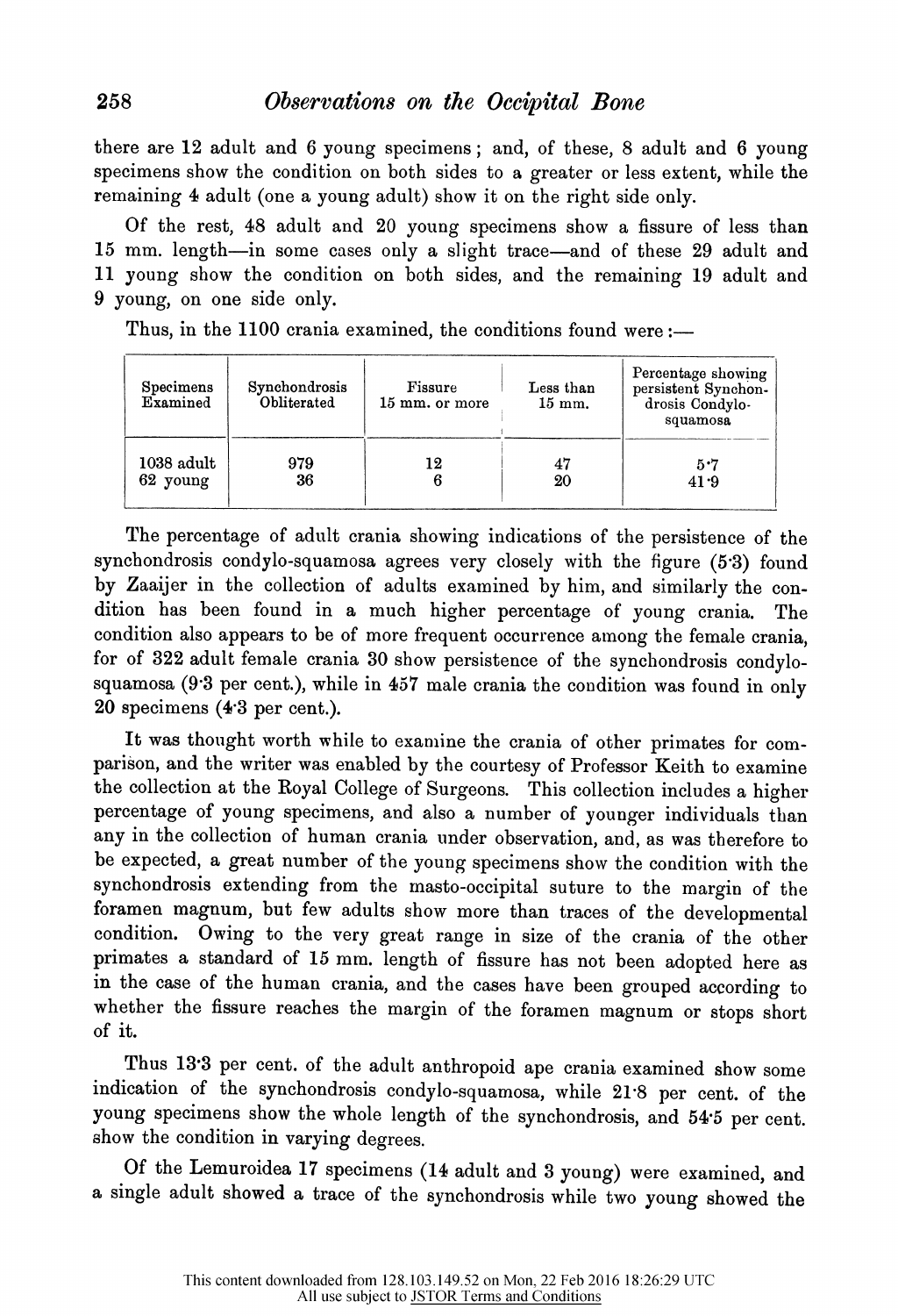# **EL D, Smith 259**

| whole extent. The remaining specimen—a foetal cheiromys—showed the various |
|----------------------------------------------------------------------------|
| components of the occipital entirely separate.                             |

| <b>Specimens Examined</b>                                                                         | Synchondrosis<br>Obliterated | Extending from<br>Masto-occipital<br>suture to<br>Foramen Magnum | Shorter Portions |
|---------------------------------------------------------------------------------------------------|------------------------------|------------------------------------------------------------------|------------------|
| SIMIIDAE                                                                                          |                              |                                                                  |                  |
| 12 chimpanzees $\begin{cases} 7 \text{ adult} \\ 5 \text{ young} \end{cases}$                     |                              | $\bf{3}$                                                         | 1 (acrocephalic) |
| $5$ gorillas $\begin{cases} 3 & \text{adult} \\ 2 & \text{young} \end{cases}$                     | 3<br>$\overline{\mathbf{2}}$ |                                                                  |                  |
| 11 orang-outans $\left\{ \begin{array}{c} 5 \text{ adult} \\ 6 \text{ young} \end{array} \right.$ | 3                            | $\overline{\mathbf{4}}$                                          | $\frac{2}{1}$ .  |
| 6 gibbons $\begin{cases} 2 \text{ adult} \\ 4 \text{ young} \end{cases}$                          | 2<br>Ĭ.                      | $\mathbf{1}$                                                     | $\overline{2}$   |
| CERCOPITHECIDAE                                                                                   |                              |                                                                  |                  |
| 57 various $\begin{cases} 29 \text{ adult} \dots \\ 28 \text{ young} \dots \end{cases}$           | 27<br>17                     | $\overline{a}$                                                   | $\frac{2}{8}$    |
| CEBIDAE                                                                                           |                              |                                                                  |                  |
| 19 various $\begin{cases} 10 \text{ adult} \\ 9 \text{ young} \end{cases}$                        | 6<br>$\overline{2}$          | $\mathbf{1}$                                                     | 4<br>6           |
| HAPALIDAE                                                                                         |                              |                                                                  |                  |
| 5 various $\begin{cases} 4 \text{ adult} \\ 1 \text{ young} \end{cases}$                          | 4<br>1                       |                                                                  |                  |

Certain specimens among both the Egyptian crania, and the other primates, show the synchondrosis associated with an ossicle at the masto-occipital end (see our Plate IV. B), and the writer finds that the persistent portions of the synchondrosis are invariably at this end. In no case has the condition been found like that cited as typical by A. Rambaud and Ch. Renault (Origine et *Développement des Os,* p. 105 and Fig. 8, Plate VII.), where the ends of the fissure reaching the margin of the foramen magnum remain open after the other portions have been obliterated.

It will be seen in Plate I. A that the line of the synchondrosis condylo-squamosa terminates internally in a small angular projection which forms the lateral boundary of a distinct median bay in the hinder margin of the foramen magnum. This bay, which has a breadth of 9 mm. and a depth of 4 mm., may be termed the *opisthial notch,* as corresponding to the region of the opisthion. Of the 85 crania which show some degree of the persistence of the synchondrosis condylo-squamosa, this notch is more or less marked in 43, whereas of 100 skulls taken at random from the series, which have the synchondrosis completely obliterated, an appreciable notch is present only in 9. A faint indication of the opisthial notch is however frequently to be recognised in the adult skull.

**33- 2**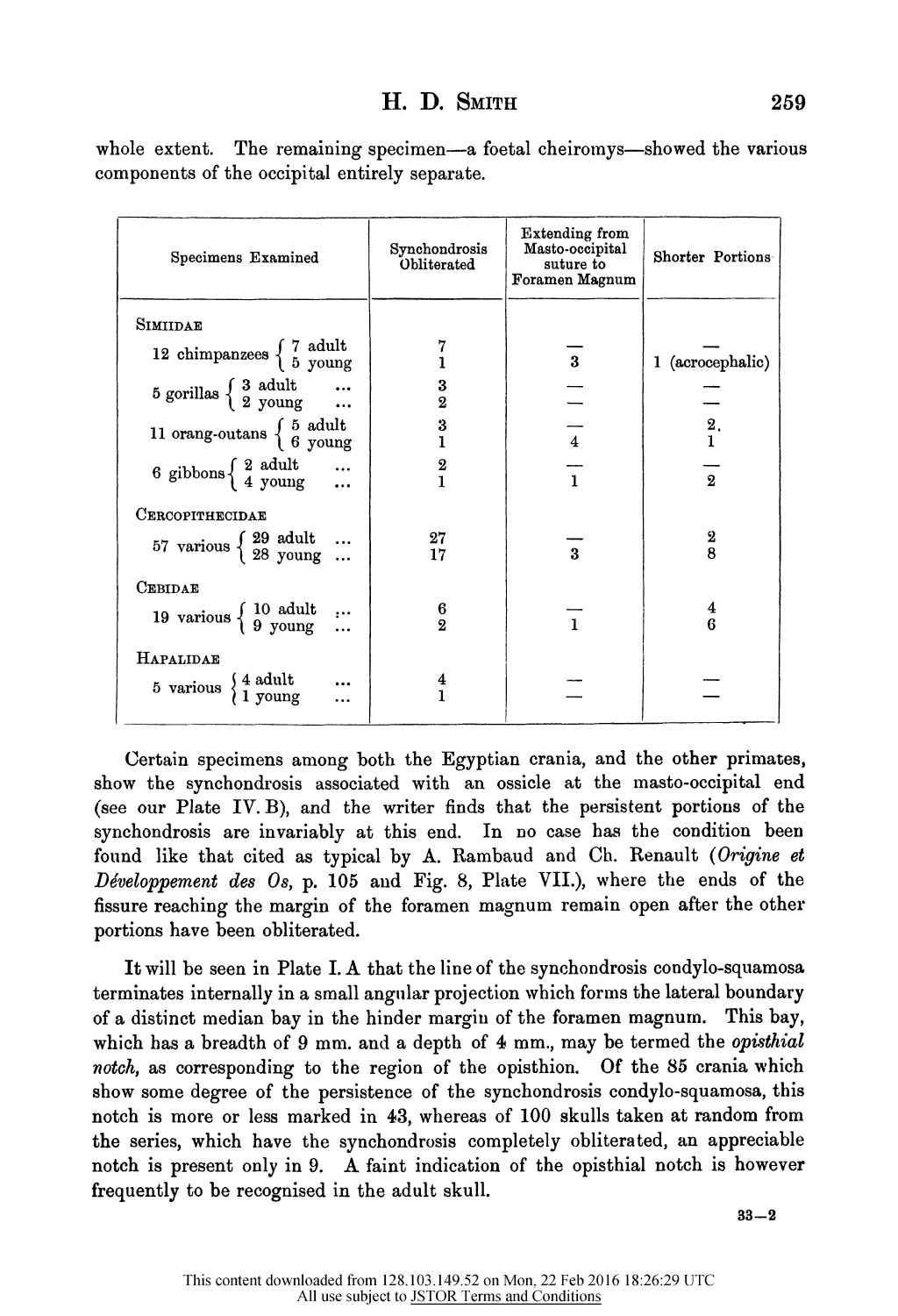# **260** *Observations on the Occipital Bone*

In one somewhat aged male skull, shown in Plate V. A, and presenting only a slight trace of the synchondrosis condylo-squamosa at the end abutting on the masto-occipital suture of the right side, the opisthial notch has a depth of 11 mm. with a maximum breadth of 10 mm. In another adult male skull, with a trace of the synchondrosis on the right side only, the foramen magnum is prolonged backwards as a broad excavation which is not sharply defined laterally, but must be put into the same category. The antero-posterior diameter of the foramen magnum in this case measures 42\*5 mm. and the greatest breadth is 30 5 mm.

The opisthial notch evidently results from a defective development of the lower division of the occipital squama, which is formed by the supra-occipital element of the bone, and especially of the part which is derived from the so-called ossicle of Kerckring *{manubrium squamae occipitis,* Virchow). The existence of such a notch in the adult bone is not mentioned in Ledouble's *Traite des Variations des Os du Crane,* Paris, 1903 ; but Hamy records a case of a microcephalic foetal skull in which there was a small posterior encephalocele resulting from absence of the ossicle of Kerckring *{Bull, de la Soc. d'Anthropol. de Paris,* 1867, p. 511). Hamy refers to this case again in his paper "Recherches sur les fontanelles auomales du crâne humain," Journal de l'Anatomie, T. vII. 1870-71, pp. 591-601, and there uses- the name *fontanelle cerebelleuse* for the membranous gap at the base of the occipital squama. This condition would appear to represent a persistence to a greater or less extent of Hannover's *spinoso-occipital membrane.* Ledouble states (op. cit. p. 53) that there is a similar defect of ossification in some skulls of normal foetuses in the *Museum d<sup>f</sup> histoire naturelle* of Paris, as well as in the skull of a hydrocephalic foetus in the Musée Dupuytren.

In only one instance among the Egyptian crania under observation did the writer find any indication of the division of the pars basilaris, which leads to the separation of an anterior segment, first observed by Etienne Geoffroy Saint-Hilaire and named by him *oto-sphenal,* and subsequently designated by Albrecht *basiotique.*  This occurs in a young specimen, about 12 years of age (Plate V. B, Cranium E 801), which also shows a slight indication of the synchondrosis condylo-squamosa. Here the basilar portion has on each side a cleft directed transversely inwards from the petro-occipital fissure for a distance of 9 mm. on the right side and 4\*5 mm. on the left. The intervening bridge of bone has a breadth on the surface of 15\*5 mm. The division is more strongly marked on the endocranial aspect of the bone, where the fissures are only 12 mm. apart, and are connected by a shallow transverse furrow. An incomplete division of the basilar portion was found by Lucy 25 times in 496 skulls (5°04 per cent.). This skull also shows two well marked pressure facets at the hinder margin of the foramen magnum.

Owing to the large number of crania under consideration and difficulties of access it has not yet been possible to examine the whole of this Egyptian series very carefully, but the writer has made a more cursory examination of the